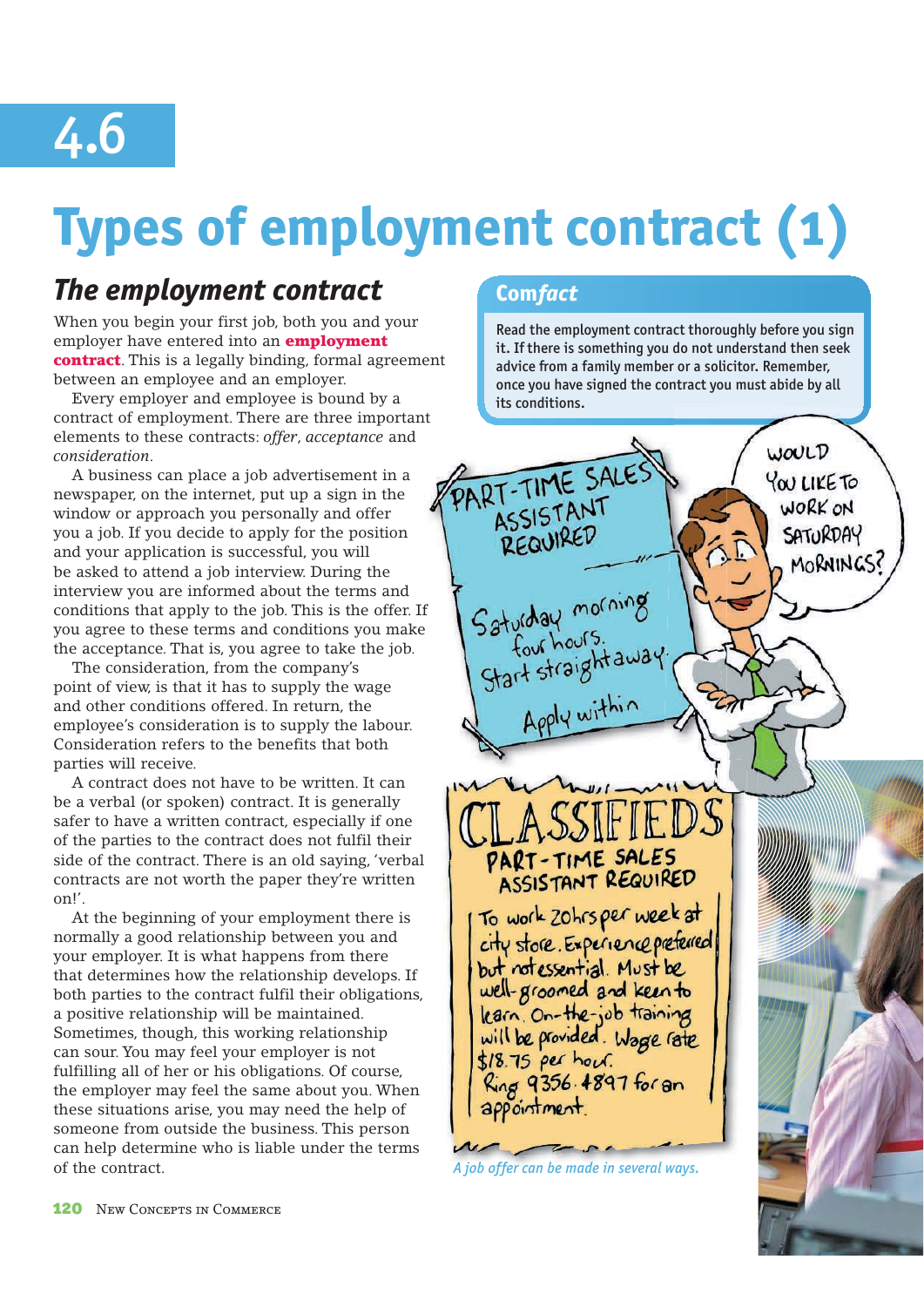There are three different types of employment contract:

- award
- enterprise agreement
- common law contract.

## **Award**

All jobs have set minimum terms and conditions, which make up the **award** covering that particular job. The award outlines the minimum conditions on such issues as: pay rates; holidays; sick, long service and maternity leave; overtime rates; allowances for tools or uniforms; and hours of work. Some employers will provide above-award payments, especially if they wish to attract more workers to their business or if they want to hold on to their existing staff. Awards have the following advantages and disadvantages.

| <b>Awards</b>                                                                                                                                       |                                                                                                   |  |
|-----------------------------------------------------------------------------------------------------------------------------------------------------|---------------------------------------------------------------------------------------------------|--|
| <b>Advantages</b>                                                                                                                                   | <b>Disadvantages</b>                                                                              |  |
| • Set a minimum for pay and<br>conditions<br>• Cover all employees performing a<br>similar job<br>a - Duata at annul arra a a fuana armi a tasta an | • Inflexible - may not suit all<br>employees<br>• Prevent recognition of individual<br>initiative |  |

• Protect employees from exploitation

## **Com** *fact*

Both state and federal governments have passed laws covering working conditions such as workers' compensation, superannuation, occupational health and safety, and discrimination.

*Workplaces that act to protect the rights and best interests of employees are usually enjoyable places to work.*



## **Glossary**

award a document that outlines an employee's minimum pay and conditions

employment contract a legally binding, formal agreement between an employee and an employer

## **Activities**

### **Understand**

- **1** Write the following statements into your notebook and then match them up with the correct terms.
	- *Terms*
	- acceptance
	- $\cdot$  offer
	- consideration
	- employment contract
	- $\cdot$  contract
	- written contract

### *Statements*

- (a) An agreement that is enforceable by law
- (b) The terms and conditions that apply to an employment contract
- (c) When you agree to the terms and conditions of a contract
- (d) The benefits both parties will receive from a contract
- (e) This type of contract is safer than a verbal contract
- (f) A legally binding, formal agreement between an employee and an employer
- **2** Examine the job advertisements shown on page 120 and then answer the following questions.
	- (a) List what is being offered in each advertisement.
	- (b) Which of the three job advertisements provides more detail about the offer? Give reasons for your answer.
	- (c) Which of the contracts would be easier to enforce in a court of law? Why?
- **3** List the benefits (consideration) that the employer and employee receive under an employment contract.
- **4** What should you do:
	- (a) before you sign an employment contract? Why?
	- (b) if the employment contract contains something you do not understand?
- **5** What is an award? List four issues outlined in an award.
- **6** Under what circumstances may an employer offer above-award conditions?

### **Think**

- **7** Explain what is meant by the saying 'A verbal employment contract is not worth the paper it is written on'.
- **8** Which one of the three advantages of awards do you consider to be the most important? Why?

## **eBookplus**

**9** Investigate workplace relations issues for young people by using the **Young people at work** and **NSW Office of Industrial Relations** weblinks in your eBookPLUS. Select a topic that interests you and prepare a brief report on what you learned.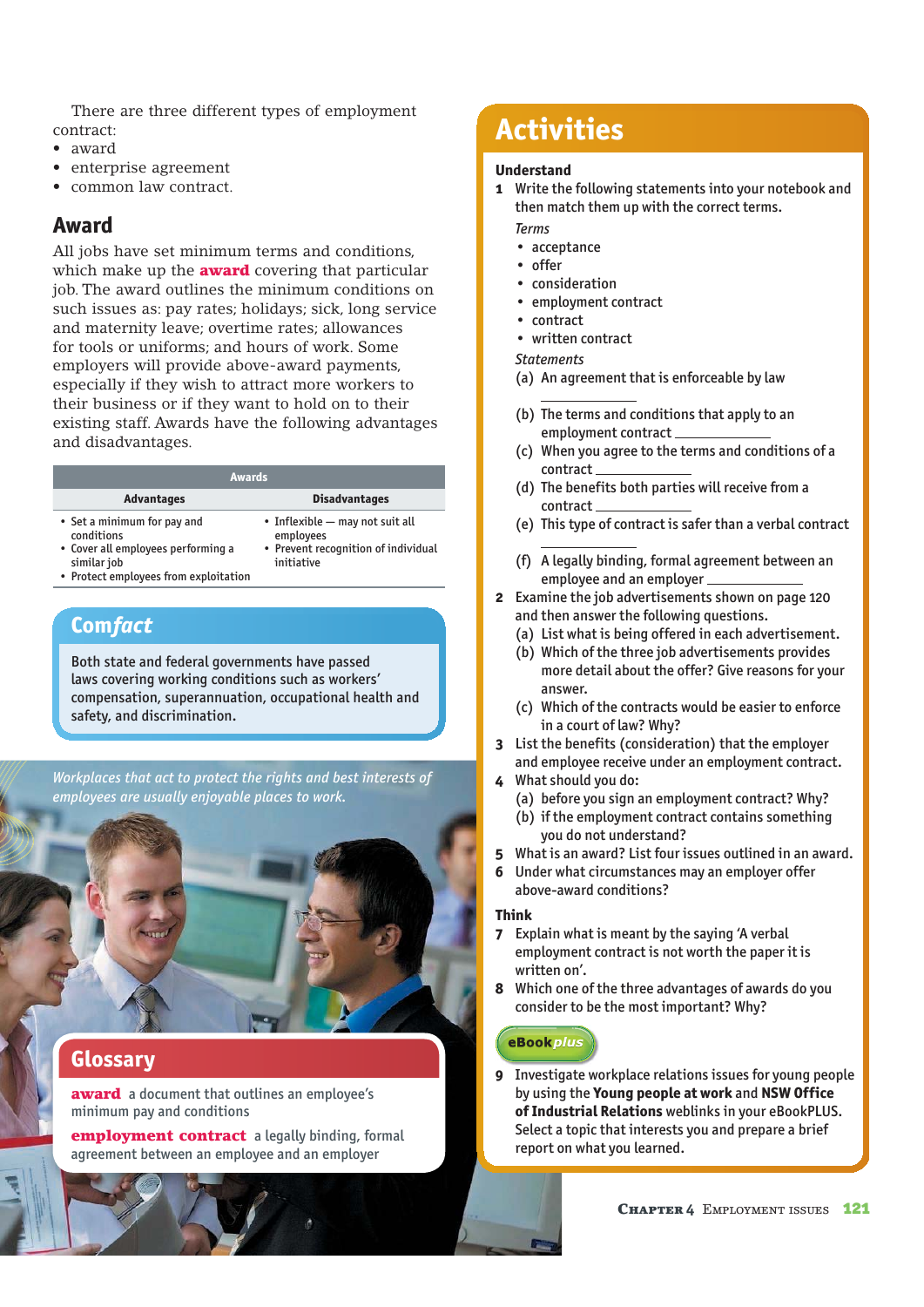

# **Types of employment contract (2)**

## *Enterprise agreement*

Imagine all the students in your Commerce class sitting down with your teacher and negotiating a set of conditions for your class. Apart from the essential conditions such as completing all the work and respecting each other's opinions, you might negotiate a homework-free month in return for one extra assessment task. You have just entered into an enterprise agreement.

An enterprise agreement is a negotiated arrangement between an employer and a union or a group of employees. The agreement deals with the pay and conditions of people employed in that workplace.

Enterprise agreements:

- can either replace an award or act as an 'add-on agreement' to awards
- must comply with all NSW laws regarding employment rights and entitlements
- must be in writing and signed by each party
- are usually for a fixed term; however, they remain in force after that term until rescinded.

Enterprise agreements have the following advantages and disadvantages.

| <b>Enterprise agreements</b>                                                                                                                            |                                                                                                                                                                                         |  |
|---------------------------------------------------------------------------------------------------------------------------------------------------------|-----------------------------------------------------------------------------------------------------------------------------------------------------------------------------------------|--|
| <b>Advantages</b>                                                                                                                                       | <b>Disadvantages</b>                                                                                                                                                                    |  |
| • Consultation with and<br>involvement of employees<br>• Possibility of improved pay and<br>conditions<br>• Access to training<br>• Greater flexibility | • Possibility of undermining of<br>award standards, with some<br>employees working longer hours<br>• Possibility of job losses<br>• Greater inequity in wage rates<br>between employees |  |

## *Common law contract*

Imagine if your Commerce teacher and you came to an agreement about your conditions of work for this subject. These conditions would apply only to you. The new contract would do away with the classroom conditions agreed to in the award or enterprise agreement. For example, the new agreement may offer you a 'classroom (employment) package' that includes more homework in return for the right to attend only two Commerce lessons each week. You have just entered into a common law contract.

## Common law (employment) contracts cover

those employees who are not under any award or enterprise agreements. They are more common among professional and managerial employees. Such contracts are signed individually and are secret; that is, not open to public scrutiny.

Common law contracts have the following advantages and disadvantages.

| <b>Common law contracts</b>                                                                                                                                                    |                                                                                                                                                                                    |
|--------------------------------------------------------------------------------------------------------------------------------------------------------------------------------|------------------------------------------------------------------------------------------------------------------------------------------------------------------------------------|
| <b>Advantages</b>                                                                                                                                                              | <b>Disadvantages</b>                                                                                                                                                               |
| • Right to sue for compensation if<br>the employment conditions are<br>not met<br>• Flexibility to suit the varied needs<br>of individuals<br>• Individual initiative rewarded | • No union representation<br>• Possible exploitation of<br>employees due to unfair<br>bargaining positions<br>• Expense of any court case if either<br>party sues for compensation |

## *Rights and entitlements of employees*

There are a number of minimum conditions to which all casual, part-time and full-time employees have access — their rights and entitlements. Casual employees have the same rights as part-time and full-time employees. However, they usually do not have access to any entitlements such as long service or sick leave.



*Rights and entitlements of employees*

## 122 New CONCEPTS IN COMMERCE